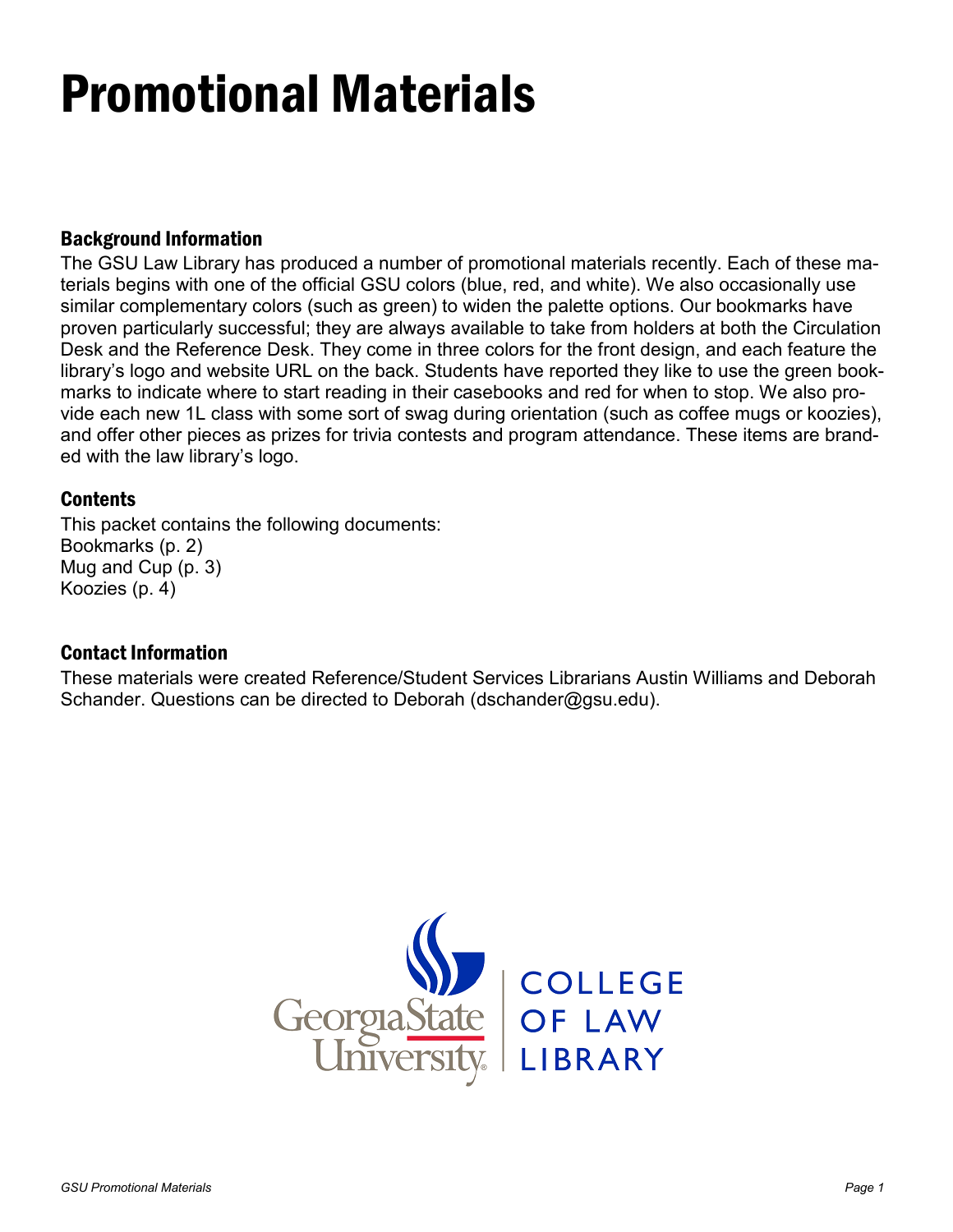### Examples of Promotional Materials

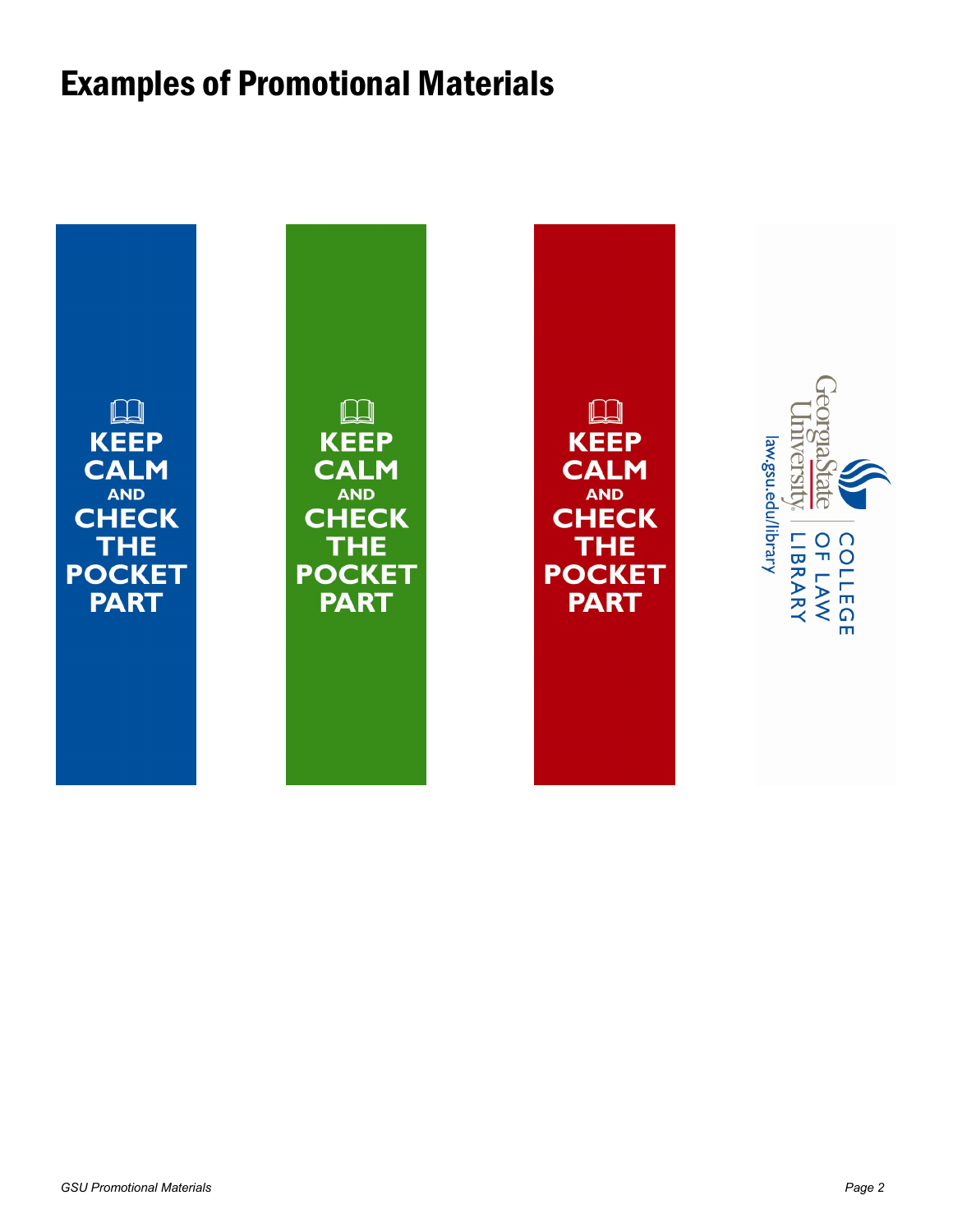## Examples of Promotional Materials